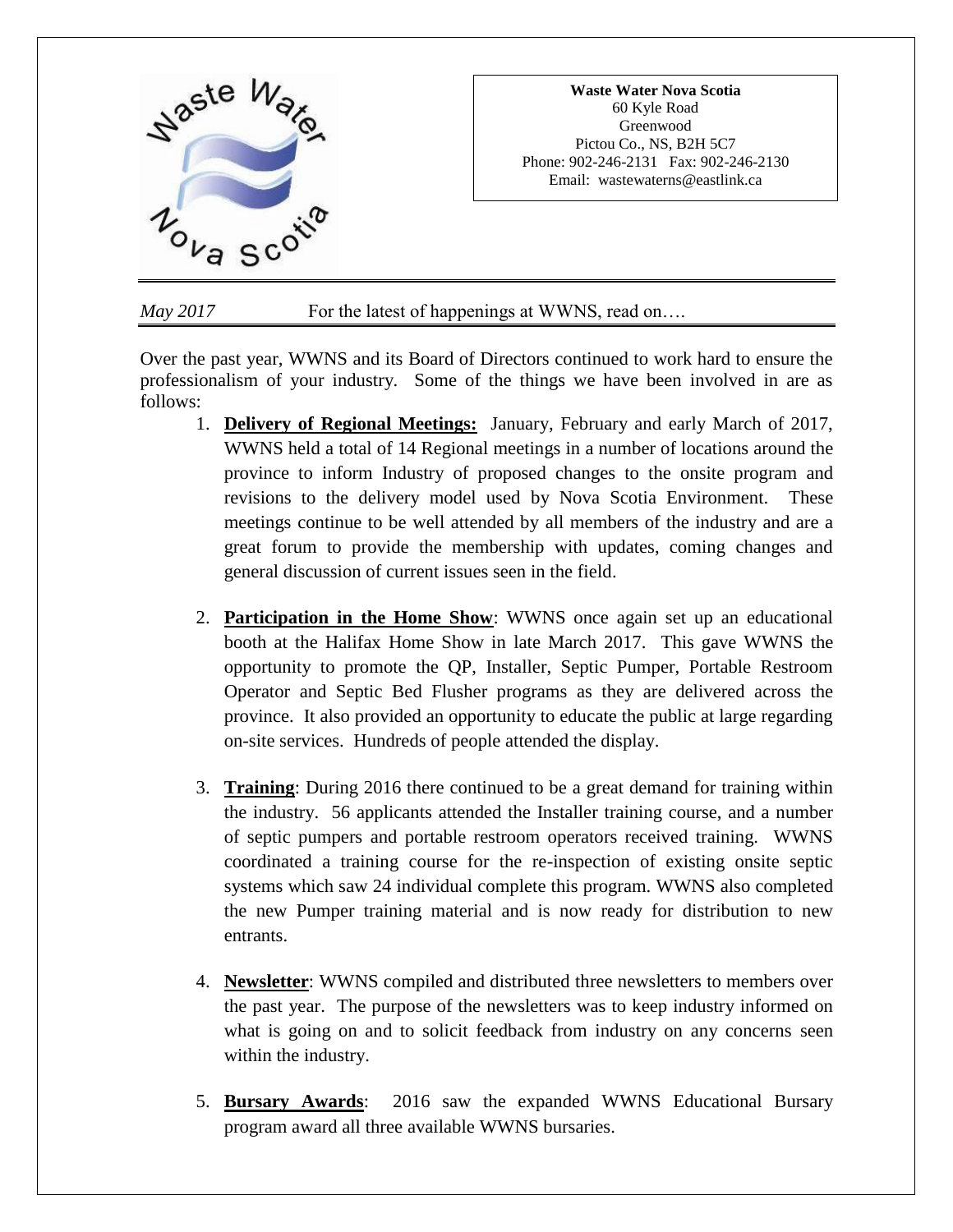- 6. **Septic Pumping Expo**: The septic pumping expo continues to grow and provides another forum for discussion and learning. We are always looking for suggestions to provide better and broader information, so if anyone has suggestions please advance them to WWNS, while it may look easy to come up with topics it is not. Suggestions are greatly welcomed.
- 7. **WWNS Board of Directors and Executive Director**: Over the past year your Board of Director's and your Executive Director continued to work in your best interest and have provided me with the support to carry out my job as Chair of WWNS. To all of them a hardy Thank-you and I look forward to continuing to work with all of them.

In closing, the association has come a long way in the last 20 years or so, and the changes and upgrades continue to be applied to the program in consultation between the NSE and WWNS. We continue to strive for the betterment of the industry and protection of the public and environment but it takes a great effort by all. Involvement of the membership is imperative to continue to move forward with positive changes. Your suggestions and ideas are all welcomed so please get involved. Thank you.

Steven R. Williams, P.Eng Chair, WWNS

### **SEPTIC PUMPING EXPO**

WWNS held its third annual Septic Pumping Expo at the Best Western Glengarry on April 07. Septic Pumpers, Portable Restroom Operators and other industry members from across Nova Scotia along with guests from New Brunswick, PEI, and Ontario were treated to presentations on **Workers Compensation** – *Jennifer Clarke***, Halifax Water Septage Receiving Program –** *Shawn Rowe* and **Options for Septage Disposal in NS -** *Bob Rowe*, along with time to network with others in the industry and view the displays provided by the suppliers.

# **2017 ANNUAL GENERAL MEETING**

Waste Water Nova Scotia closed out the year with its Annual General Meeting, held in Truro on April 08. Discussions were held on septic system monitoring by *Kelly Galloway - Septic Sitter*; a solar powered waste water treatment system, **REGEN,** being tested in Truro – *Becca Connolly*, **Island Water Technologies**; as well as a reminder to work safe from the **NS Trucking Safety Association** – *Linda Corkum & Gary Hunt*

Thank you to all the **Exhibitors** who participated in the trade show portion of our Expo & AGM this year. We were happy to welcome a number of new Exhibitors as well as those returning Exhibitors who continue to support WWNS and its membership. We look forward to seeing you again next year.

Congratulations as well to the winners of the many door prizes which were donated by the Exhibitors and WWNS.

If you have any suggestions for speakers or topics for either of these events in the future or would like to be part of a planning committee, please contact the office of WWNS or your area representative.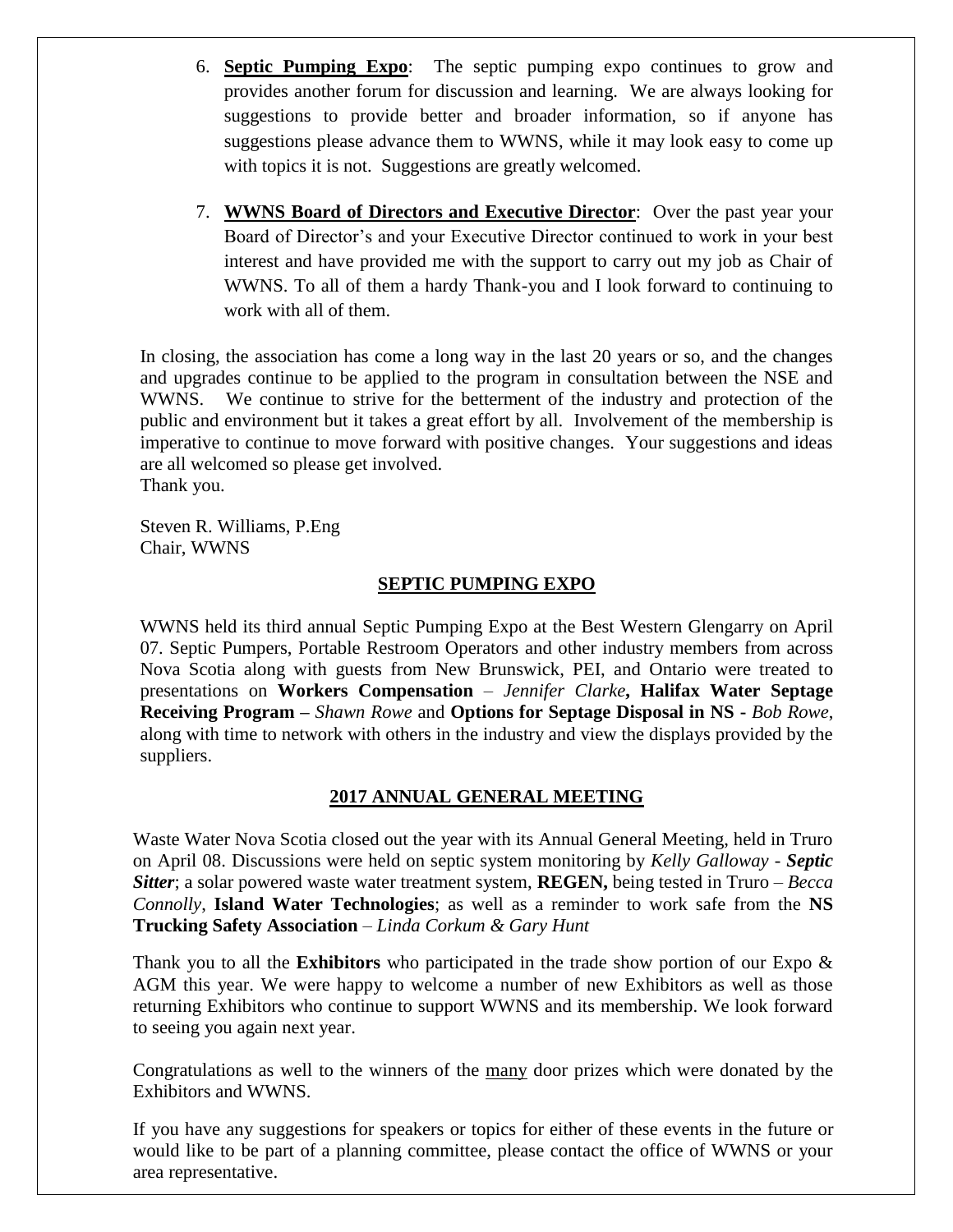

### **FRIEND OF THE INDUSTRY AWARD**

Each year, WWNS looks to recognize someone for their contribution towards the betterment of the onsite sewage industry in Nova Scotia.

WWNS was pleased to present the 2017 Friend of the Industry award to **Allan Baird,** recognizing his effort and dedication to the on-site sewage program.

Allan has volunteered his time to serve on many Boards over the years including WWNS, SPANS, Onsite Services Minister's Advisory Board and Portable Sanitation Association International to name a few.

Please see the thank you note below from Allan to WWNS.

# Baird's Septic Tank Pumping Ltd

45 Old Tatamagouche Rd South, Upper Onslow, Nova Scotia, B6L 5K1 902-895-8559 ~ baird@seasidehighspeed

April 11, 2017

Waste Water Nova Scotia Society 60 Kyle Rd., Greenwood, NS **B2H 5C7** 

Dear Members of the Board,

I am a person of few words....until you get me cranked up! If someone was to speak out of term about any of my fellow Pumpers or Restroom Operators in our Industry, I will speak up to protect anyone in our Industry.

I wish to THANK YOU for the Prestigious Honour of being awarded the Friend of the Industry Award. Thank you Gary for your kind words. I am very honoured.

I am not resigning, however it is time for younger blood to fill my place at the board table. I kindly ask that if any of our Pumper or Portable Restroom members think they are willing to fill my boots. My feet are tired, we need someone with new boots that can run faster than me!

If you are interested call me and I may even nominate you.

Respectfully yours,

∠æ

Allan R Baird WWNS Director. representing Pumpers and Portable Restroom Operators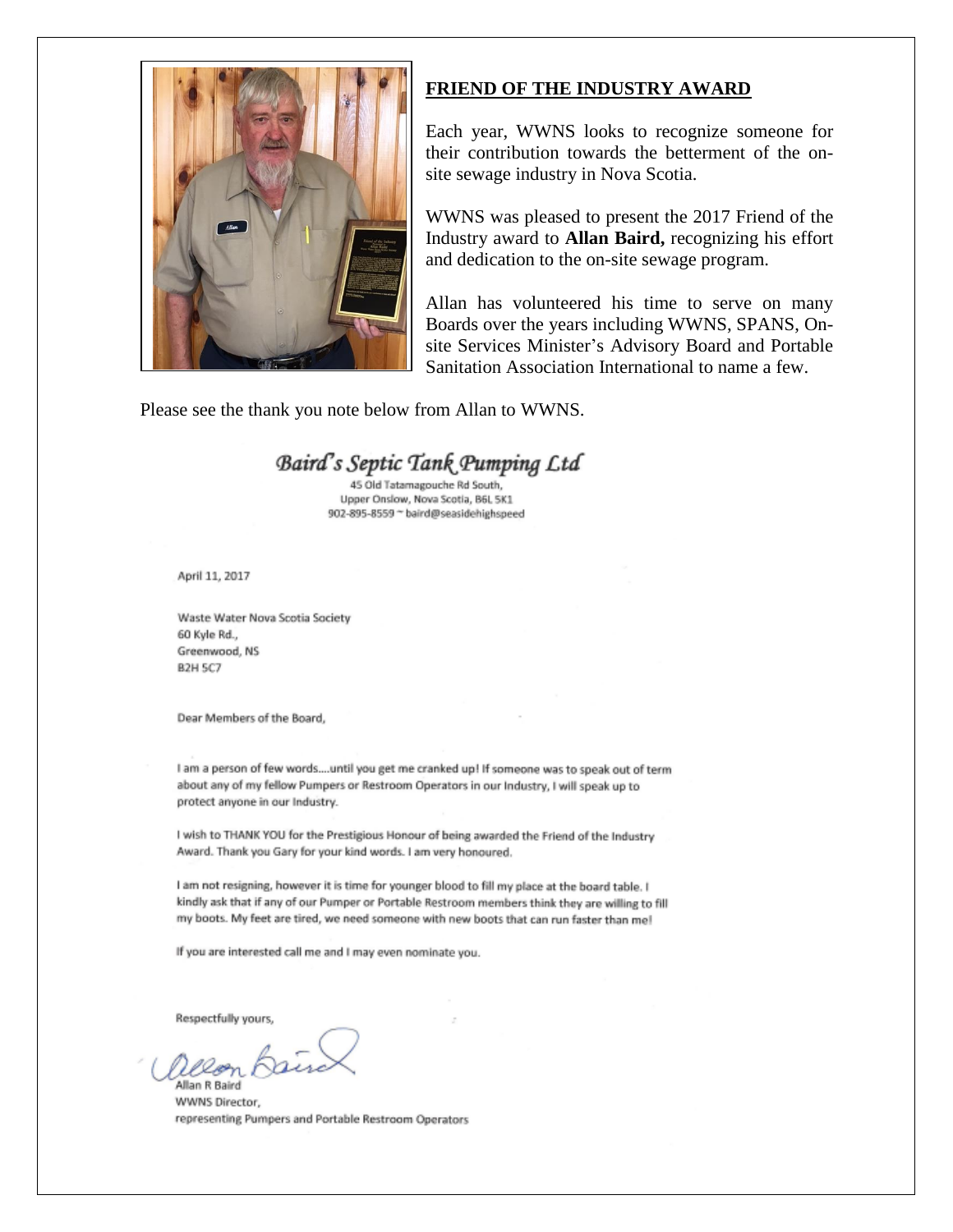### **BOARD OF DIRECTORS**

Three Board seats were offered for election at the AGM resulting in a change of Director for the HRM area. The Board of Directors welcomes **Emery Peters** to the table as they continue to work for the betterment of the on-site industry in Nova Scotia. WWNS would like to thank outgoing Director **Gary Hines** for 20 years of service volunteering and adding his expertise to the Board.

### **BURSARY PROGRAM**

The Bursary program will be offered by WWNS again this year to support active members of WWNS and their family members with post-secondary education. Along with the University and College Bursaries, the program was expanded last year to include a third award for students attending a trades related course. Bursaries will have a value of \$1000 each. All applications will be accepted but preference will be given to students studying in a field related to the on-site sewage industry.

Applications are available through the WWNS office or online in the Members section of the WWNS website at [www.wwns.ca](http://www.wwns.ca/) . Applications must be received by August 15.

### **INSPECTION, COMPLIANCE AND ENFORCEMENT**

#### **2016 Statistics related to Notifications / Approvals**

| Number of Approvals issued in 2016                           | 642       |
|--------------------------------------------------------------|-----------|
| Number of Notifications                                      | 1145      |
| Number of subdivision reviews                                | 711       |
| Totals                                                       | 2498**    |
| (** Notification available as of May 1 <sup>st</sup> , 2016) |           |
| Number of Audits related to Approvals                        | 334 (19%) |
| Warnings                                                     | 19        |
| <b>Directives</b>                                            | 16        |
| <b>Summary Offence Tickets</b>                               | 3         |
| Long form/Ministerial Audits                                 |           |

#### **2016 Compliance and enforcement not related to Approvals**

| <b>Inspections Completed</b>                       | 283           |
|----------------------------------------------------|---------------|
| (141 related to malfunctions/release of substance) |               |
| Warnings                                           | 13            |
| <b>Directives</b>                                  | 62            |
| Summary offense tickets                            | $\mathcal{R}$ |
| Long form/Ministerial Audits                       |               |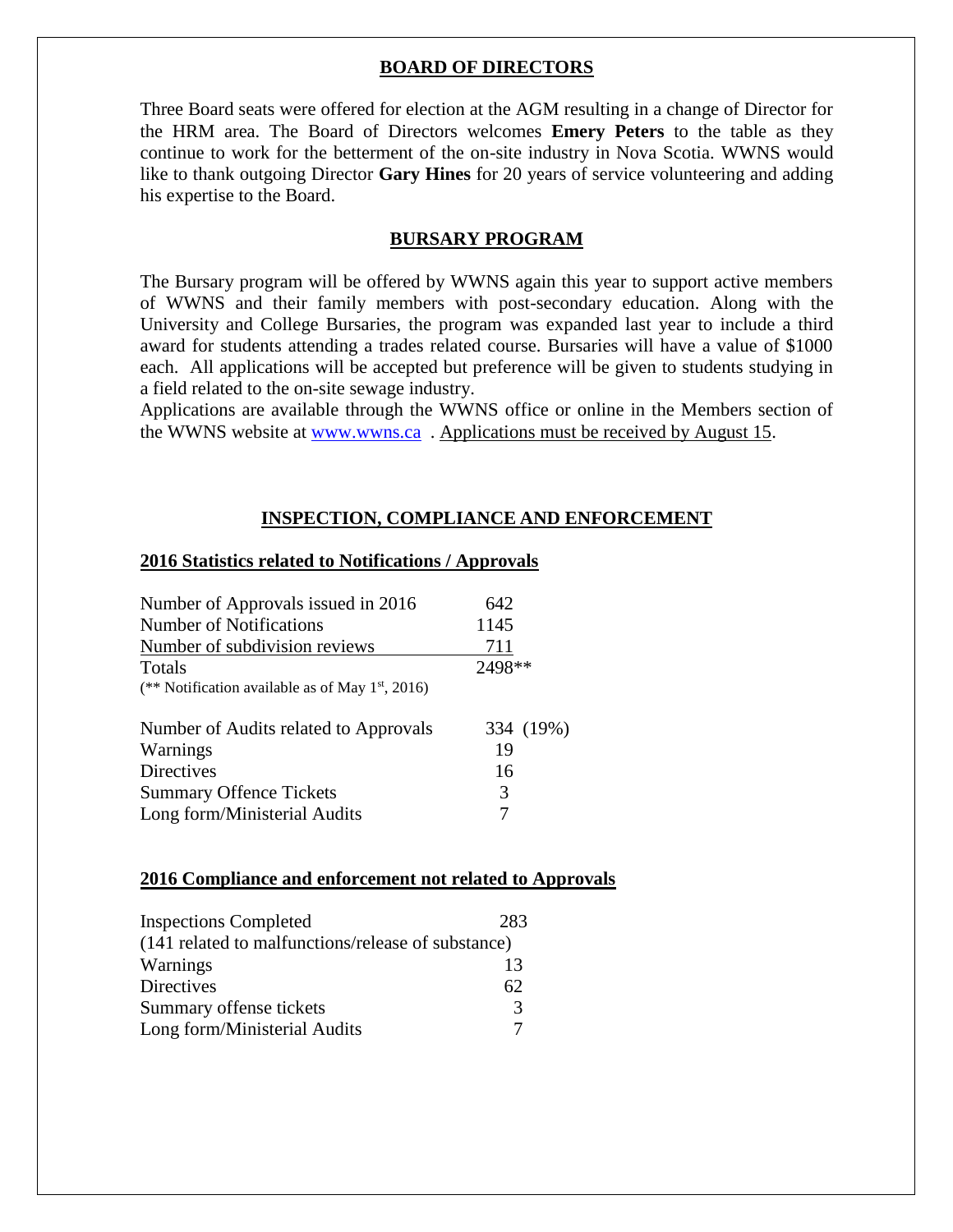# **CHANGES TO THE ON-SITE PROGRAM** *(Source NSE)*

### **Reminder: On-site Sewage Systems Standard changes**

- Minor revisions to the On-site Sewage Disposal Systems Standard came into effect **May 1, 2017**.
- The changes were made to improve clarity, confirm applicability and simplify some requirements of the Standard.
- One of the most significant revisions was to remove the requirement for septic tank and pump chamber riser covers to be installed a minimum of 100 mm (4") above finished grade. The revised Standard allows risers to be installed at or above finished grade to maintain ease of location and access for pumping and maintenance.
- Please refer to the, "Onsite Sewage Standard table of revisions" for a detailed list of the revisions including implications and justification @ [https://novascotia.ca/nse/wastewater/docs/Onsite-Sewage-Standard-table-of](https://novascotia.ca/nse/wastewater/docs/Onsite-Sewage-Standard-table-of-revisions.pdf)[revisions.pdf](https://novascotia.ca/nse/wastewater/docs/Onsite-Sewage-Standard-table-of-revisions.pdf) .
- The revised Standard is available online @ <https://novascotia.ca/nse/wastewater/On.site.Sewage.Disposal.Standard.asp>

## **Subdivision process change**

- NSE is improving consistency related to the subdivision process and submission documents for subdivision proposals under the *On-Site Sewage Disposal Systems Regulations*.
- Although subdivision proposals including an on-site system require NSE's comment, they're approved by Municipalities under the *Provincial Subdivision Regulations*  (available @<http://www.novascotia.ca/just/regulations/regs/mgsubdiv.htm> )
- **Municipal Development Officers (DOs)** have been asked to submit the **complete subdivision package to NSE**, including:
	- o QP or P.Eng. lot assessment report (sketch of lot(s) including test pit information, lot layout including clearance distances, etc.)
- **Qualified Person's & Professional Engineers**:
	- o Please **submit your lot assessment report** to the **Municipal DO.**
	- o **Do not submit your subdivision lot assessments directly to NSE.**
	- o Use **submission details form** (available @ [http://novascotia.ca/nse/water/docs/Onsite-submission-details-for](http://novascotia.ca/nse/water/docs/Onsite-submission-details-for-applications-for-approval.pdf)[applications-for-approval.pdf](http://novascotia.ca/nse/water/docs/Onsite-submission-details-for-applications-for-approval.pdf) ) or your own template provided all required information is included.
	- o If you want to receive a copy of NSE's return correspondence, please request return correspondence as part of your submission, including your contact information (email or mailing address).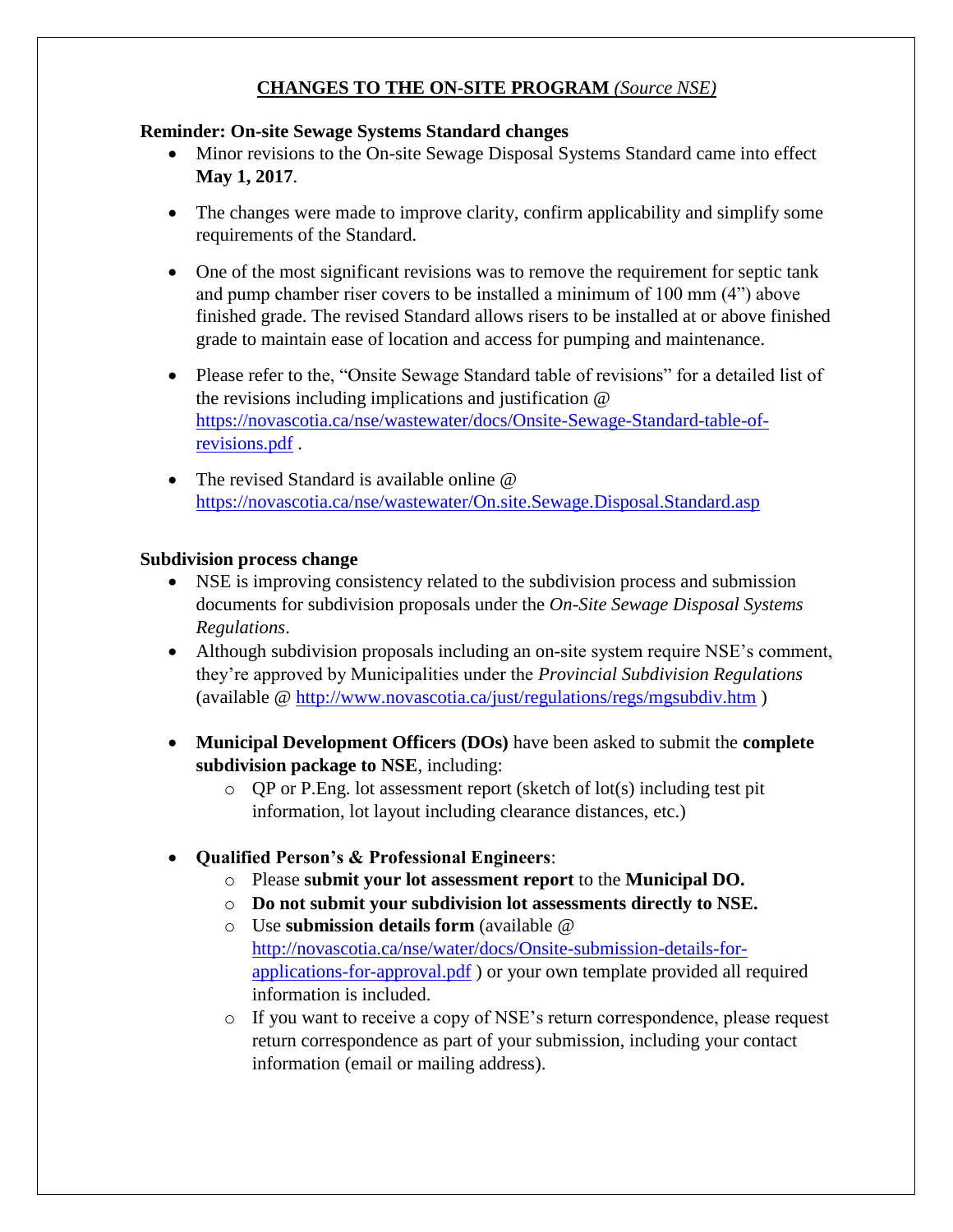### **MEMBERSHIP**

If you have purchased a **2017** membership in WWNS, your name and contact information will be displayed on the Members page of the Waste Water Nova Scotia website. **Please take a moment to ensure the information is correct**. If you did not yet renew your 2017 membership, the form can be printed from the website or is available from the office. *(Please note – your membership in Waste Water Nova Scotia is not a license.)*

As a member of WWNS, you are now able to create your own webpage which will be linked to your contact information on the WWNS website to provide more details about your business and the services you offer. The login address is: <http://wwns.ca/members/login.php>

To login, you will be asked to provide your member number which is the 5 digit member id # (Mbr Id) on your **2017** membership receipt and a password which is your last name. Login, fill in the information, and click the **UPDATE** button to activate your page.

# **ON-SITE SEWAGE PROGRAM TIDBITS**

- 1. Recording everyone's PDP's is a big job. While we are confident we have not left anyone out, I would ask that you check your PDP points on the WWNS website. Those who purchased their 2017 WWNS membership should check to make sure their contact information is displayed correctly on the webpage. If you notice any discrepancies, please advise.
- 2. We continue to receive questions about insurance at the Office of WWNS. If you are dealing with septic, be sure your policy includes "**Pollution Inclusion**".
- 3. The latest **newsletter** can always be found on the WWNS website. Look for the next edition, including *upcoming meeting dates*, to be out by December 2017.
- 4. Occasionally, WWNS is made aware of training being offered by suppliers about their products. This information is posted in the news section of our website as it becomes available
- 5. A list of certified (licensed) persons is available on the NSE webpage at: <http://www.gov.ns.ca/nse/cms/Search.asp>
- 6. On-site Sewage Disposal Systems Regulations: <https://www.novascotia.ca/just/regulations/regs/envsewage.htm>
- 7. Activities Designation Regulations: <https://www.novascotia.ca/just/regulations/regs/envactiv.htm>
- 8. On-site Sewage Disposal Systems Standard and Q&A: <https://www.novascotia.ca/nse/wastewater/on.site.sewage.disposal.asp>
- 9. The new fillable forms can be found at <http://novascotia.ca/nse/wastewater/regulations.tech.guidelines.asp>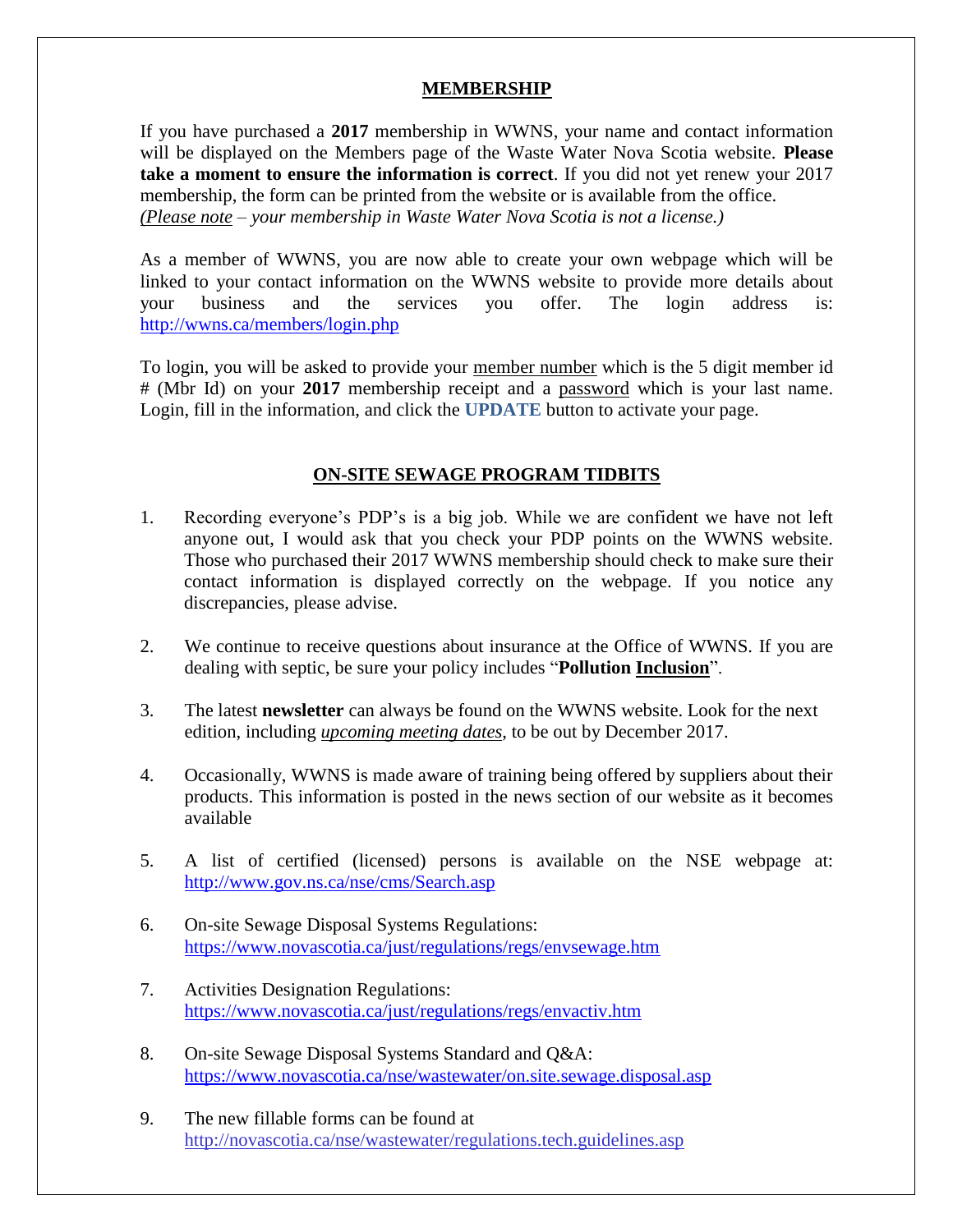# **WATERCOURSE ALTERATION CERTIFICATION TRAINING**

Maritime College of Forest Technology has announced additional workshops for Nova Scotia Watercourse Alteration Certification for Sizers and Installers. These sessions will be held in Truro at the Best Western Glengarry Hotel.

The Sizers training will take place from June  $19<sup>th</sup> - 21<sup>st</sup>$ , 2017. Class will begin at 8:30 AM on June 19<sup>th</sup> and end at noon on June 21<sup>st</sup>. Course info is available at: [http://mcft.ca/attachments/NSWAC\\_Sizers-TR\(Jun\\_19-21\).pdf](http://mcft.ca/attachments/NSWAC_Sizers-TR(Jun_19-21).pdf)

The Installers training will take place from June  $21<sup>st</sup> - 23<sup>rd</sup>$ , 2017. Class will begin at 1:00 PM on June 21<sup>st</sup> and end at noon on June 23<sup>rd</sup>. Course info is available at: [http://mcft.ca/attachments/NSWAC\\_Installers-TR\(Jun\\_21-23\).pdf](http://mcft.ca/attachments/NSWAC_Installers-TR(Jun_21-23).pdf)

For more information or to register, contact **Todd MacPherson**, Supervisor of Continuing Education, Maritime College of Forest Technology at (office) 506 458 0649 (cell) 506 476 8294 or visit their website at [www.mcft.ca.](http://mcft.ca/en/continuing-education/upcoming-courses)